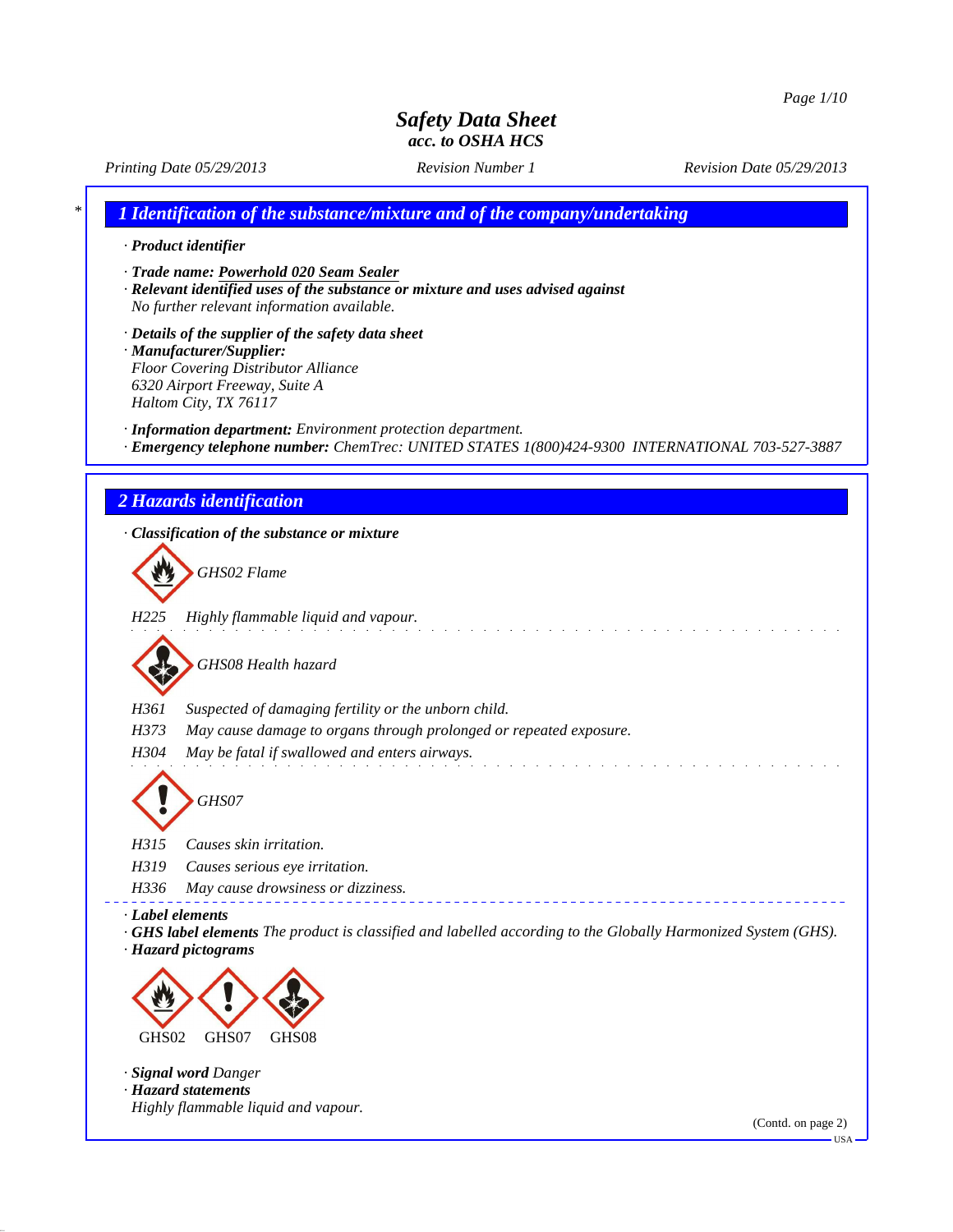*Printing Date 05/29/2013 Revision Number 1 Revision Date 05/29/2013*

#### *Trade name: Powerhold 020 Seam Sealer*

| Causes serious eye irritation.<br>Suspected of damaging fertility or the unborn child.<br>May cause drowsiness or dizziness.<br>May cause damage to organs through prolonged or repeated exposure.<br>May be fatal if swallowed and enters airways.<br>· Precautionary statements<br>If medical advice is needed, have product container or label at hand.<br>Keep out of reach of children.<br>Read label before use.<br>Keep away from heat/sparks/open flames/hot surfaces. - No smoking.<br>IF SWALLOWED: Immediately call a POISON CENTER or doctor/physician.<br>IF ON SKIN (or hair): Remove/Take off immediately all contaminated clothing. Rinse skin with water/shower.<br>IF IN EYES: Rinse cautiously with water for several minutes. Remove contact lenses, if present and easy to do.<br>Continue rinsing.<br>Store locked up.<br>Dispose of contents/container in accordance with local/regional/national/international regulations.<br>· Classification system:<br>$\cdot$ NFPA ratings (scale 0 - 4)<br>$Health = 2$<br>$Fire = 3$<br>$Reactivity = 0$<br>$\cdot$ HMIS-ratings (scale 0 - 4)<br><b>HEALTH</b><br>$Health = *2$<br>$\boxed{3}$<br>$Fire = 3$<br><b>FIRE</b><br><b>PHYSICAL HAZARD</b> $\boxed{0}$ <i>Physical Hazard</i> = 0<br>· Results of PBT and vPvB assessment | (Contd. of page 1)                       |
|------------------------------------------------------------------------------------------------------------------------------------------------------------------------------------------------------------------------------------------------------------------------------------------------------------------------------------------------------------------------------------------------------------------------------------------------------------------------------------------------------------------------------------------------------------------------------------------------------------------------------------------------------------------------------------------------------------------------------------------------------------------------------------------------------------------------------------------------------------------------------------------------------------------------------------------------------------------------------------------------------------------------------------------------------------------------------------------------------------------------------------------------------------------------------------------------------------------------------------------------------------------------------------------------------|------------------------------------------|
|                                                                                                                                                                                                                                                                                                                                                                                                                                                                                                                                                                                                                                                                                                                                                                                                                                                                                                                                                                                                                                                                                                                                                                                                                                                                                                      | Causes skin irritation.                  |
|                                                                                                                                                                                                                                                                                                                                                                                                                                                                                                                                                                                                                                                                                                                                                                                                                                                                                                                                                                                                                                                                                                                                                                                                                                                                                                      |                                          |
|                                                                                                                                                                                                                                                                                                                                                                                                                                                                                                                                                                                                                                                                                                                                                                                                                                                                                                                                                                                                                                                                                                                                                                                                                                                                                                      |                                          |
|                                                                                                                                                                                                                                                                                                                                                                                                                                                                                                                                                                                                                                                                                                                                                                                                                                                                                                                                                                                                                                                                                                                                                                                                                                                                                                      |                                          |
|                                                                                                                                                                                                                                                                                                                                                                                                                                                                                                                                                                                                                                                                                                                                                                                                                                                                                                                                                                                                                                                                                                                                                                                                                                                                                                      |                                          |
|                                                                                                                                                                                                                                                                                                                                                                                                                                                                                                                                                                                                                                                                                                                                                                                                                                                                                                                                                                                                                                                                                                                                                                                                                                                                                                      |                                          |
|                                                                                                                                                                                                                                                                                                                                                                                                                                                                                                                                                                                                                                                                                                                                                                                                                                                                                                                                                                                                                                                                                                                                                                                                                                                                                                      |                                          |
|                                                                                                                                                                                                                                                                                                                                                                                                                                                                                                                                                                                                                                                                                                                                                                                                                                                                                                                                                                                                                                                                                                                                                                                                                                                                                                      |                                          |
|                                                                                                                                                                                                                                                                                                                                                                                                                                                                                                                                                                                                                                                                                                                                                                                                                                                                                                                                                                                                                                                                                                                                                                                                                                                                                                      |                                          |
|                                                                                                                                                                                                                                                                                                                                                                                                                                                                                                                                                                                                                                                                                                                                                                                                                                                                                                                                                                                                                                                                                                                                                                                                                                                                                                      |                                          |
|                                                                                                                                                                                                                                                                                                                                                                                                                                                                                                                                                                                                                                                                                                                                                                                                                                                                                                                                                                                                                                                                                                                                                                                                                                                                                                      |                                          |
|                                                                                                                                                                                                                                                                                                                                                                                                                                                                                                                                                                                                                                                                                                                                                                                                                                                                                                                                                                                                                                                                                                                                                                                                                                                                                                      |                                          |
|                                                                                                                                                                                                                                                                                                                                                                                                                                                                                                                                                                                                                                                                                                                                                                                                                                                                                                                                                                                                                                                                                                                                                                                                                                                                                                      |                                          |
|                                                                                                                                                                                                                                                                                                                                                                                                                                                                                                                                                                                                                                                                                                                                                                                                                                                                                                                                                                                                                                                                                                                                                                                                                                                                                                      |                                          |
|                                                                                                                                                                                                                                                                                                                                                                                                                                                                                                                                                                                                                                                                                                                                                                                                                                                                                                                                                                                                                                                                                                                                                                                                                                                                                                      |                                          |
|                                                                                                                                                                                                                                                                                                                                                                                                                                                                                                                                                                                                                                                                                                                                                                                                                                                                                                                                                                                                                                                                                                                                                                                                                                                                                                      |                                          |
|                                                                                                                                                                                                                                                                                                                                                                                                                                                                                                                                                                                                                                                                                                                                                                                                                                                                                                                                                                                                                                                                                                                                                                                                                                                                                                      |                                          |
|                                                                                                                                                                                                                                                                                                                                                                                                                                                                                                                                                                                                                                                                                                                                                                                                                                                                                                                                                                                                                                                                                                                                                                                                                                                                                                      |                                          |
|                                                                                                                                                                                                                                                                                                                                                                                                                                                                                                                                                                                                                                                                                                                                                                                                                                                                                                                                                                                                                                                                                                                                                                                                                                                                                                      |                                          |
|                                                                                                                                                                                                                                                                                                                                                                                                                                                                                                                                                                                                                                                                                                                                                                                                                                                                                                                                                                                                                                                                                                                                                                                                                                                                                                      |                                          |
|                                                                                                                                                                                                                                                                                                                                                                                                                                                                                                                                                                                                                                                                                                                                                                                                                                                                                                                                                                                                                                                                                                                                                                                                                                                                                                      |                                          |
|                                                                                                                                                                                                                                                                                                                                                                                                                                                                                                                                                                                                                                                                                                                                                                                                                                                                                                                                                                                                                                                                                                                                                                                                                                                                                                      |                                          |
|                                                                                                                                                                                                                                                                                                                                                                                                                                                                                                                                                                                                                                                                                                                                                                                                                                                                                                                                                                                                                                                                                                                                                                                                                                                                                                      |                                          |
|                                                                                                                                                                                                                                                                                                                                                                                                                                                                                                                                                                                                                                                                                                                                                                                                                                                                                                                                                                                                                                                                                                                                                                                                                                                                                                      |                                          |
|                                                                                                                                                                                                                                                                                                                                                                                                                                                                                                                                                                                                                                                                                                                                                                                                                                                                                                                                                                                                                                                                                                                                                                                                                                                                                                      |                                          |
|                                                                                                                                                                                                                                                                                                                                                                                                                                                                                                                                                                                                                                                                                                                                                                                                                                                                                                                                                                                                                                                                                                                                                                                                                                                                                                      |                                          |
|                                                                                                                                                                                                                                                                                                                                                                                                                                                                                                                                                                                                                                                                                                                                                                                                                                                                                                                                                                                                                                                                                                                                                                                                                                                                                                      |                                          |
|                                                                                                                                                                                                                                                                                                                                                                                                                                                                                                                                                                                                                                                                                                                                                                                                                                                                                                                                                                                                                                                                                                                                                                                                                                                                                                      |                                          |
|                                                                                                                                                                                                                                                                                                                                                                                                                                                                                                                                                                                                                                                                                                                                                                                                                                                                                                                                                                                                                                                                                                                                                                                                                                                                                                      | $\cdot$ Other hazards                    |
|                                                                                                                                                                                                                                                                                                                                                                                                                                                                                                                                                                                                                                                                                                                                                                                                                                                                                                                                                                                                                                                                                                                                                                                                                                                                                                      |                                          |
|                                                                                                                                                                                                                                                                                                                                                                                                                                                                                                                                                                                                                                                                                                                                                                                                                                                                                                                                                                                                                                                                                                                                                                                                                                                                                                      | · <b>PBT</b> : Not applicable.           |
|                                                                                                                                                                                                                                                                                                                                                                                                                                                                                                                                                                                                                                                                                                                                                                                                                                                                                                                                                                                                                                                                                                                                                                                                                                                                                                      | $\cdot$ vPvB: Not applicable.            |
|                                                                                                                                                                                                                                                                                                                                                                                                                                                                                                                                                                                                                                                                                                                                                                                                                                                                                                                                                                                                                                                                                                                                                                                                                                                                                                      |                                          |
|                                                                                                                                                                                                                                                                                                                                                                                                                                                                                                                                                                                                                                                                                                                                                                                                                                                                                                                                                                                                                                                                                                                                                                                                                                                                                                      |                                          |
|                                                                                                                                                                                                                                                                                                                                                                                                                                                                                                                                                                                                                                                                                                                                                                                                                                                                                                                                                                                                                                                                                                                                                                                                                                                                                                      | 3 Composition/information on ingredients |

- *· Chemical characterization: Mixtures*
- *· Description: Seam Sealer Adhesive*
- *· Dangerous components:*

*Contains other Trade Secret Component(s).*

| $67-64-1$          | <i>cetone</i>               | $-25%$<br>10-25 |
|--------------------|-----------------------------|-----------------|
|                    | 110-54-3   <i>n</i> -hexane | 5-20%           |
| $108-88-3$ toluene |                             | $2.5 - 10\%$    |

## *\* 4 First aid measures*

*· Description of first aid measures*

*· After inhalation:*

*Remove to fresh air. If not breathing, administer artificial respiration. If breathing is difficult, oxygen should be administered by qualified personnel. Call a physician or transport to a medical facility. In case of unconsciousness place patient stably in side position for transportation.*

(Contd. on page 3)

USA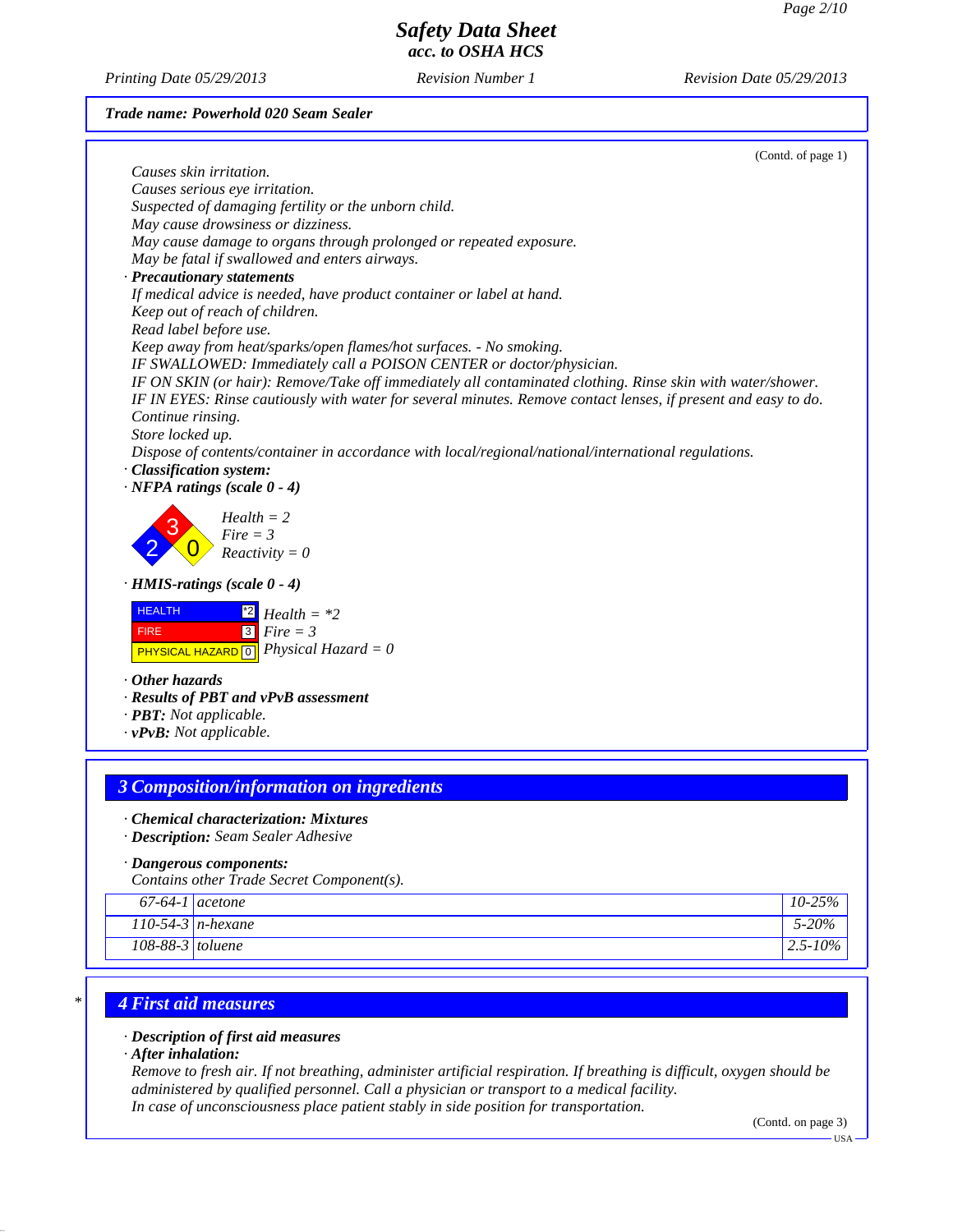*Printing Date 05/29/2013 Revision Number 1 Revision Date 05/29/2013*

*Trade name: Powerhold 020 Seam Sealer*

(Contd. of page 2)

*Call a doctor immediately.*

- *· After skin contact: Immediately wash with water and soap and rinse thoroughly.*
- *· After eye contact: Rinse opened eye for 15 minutes under running water. Call a Doctor immediately.*
- *· After swallowing: Seek medical treatment.*
- *· Information for doctor:*
- *· Most important symptoms and effects, both acute and delayed No further relevant information available.*
- *· Indication of any immediate medical attention and special treatment needed*
- *No further relevant information available.*

### *\* 5 Firefighting measures*

- *· Extinguishing media*
- *· Suitable extinguishing agents:*
- *CO2, sand, extinguishing powder. Do not use water.*
- *Use fire fighting measures that suit the environment.*
- *· For safety reasons unsuitable extinguishing agents: Water*
- *· Special hazards arising from the substance or mixture No further relevant information available.*
- *· Advice for firefighters*
- *· Protective equipment: Protective clothing and respiratory protective device.*

### *\* 6 Accidental release measures*

- *· Personal precautions, protective equipment and emergency procedures Wear protective equipment. Keep unprotected persons away. Ensure adequate ventilation*
- *· Environmental precautions: Do not allow to enter sewers/ surface or ground water.*
- *· Methods and material for containment and cleaning up:*

*Absorb with liquid-binding material (sand, diatomite, acid binders, universal binders, sawdust). Dispose of contaminated material as waste in accordance with federal state and local regulations. Ensure adequate ventilation.*

*Do not flush with water or aqueous cleansing agents*

- *· Reference to other sections*
- *See Section 7 for information on safe handling.*
- *See Section 8 for information on personal protection equipment.*

*See Section 13 for disposal information.*

## *7 Handling and storage*

#### *· Handling:*

- *· Precautions for safe handling*
- *Use only in well ventilated areas. Avoid prolonged or repeated contact with skin. Avoid contact with eyes. Wash thoroughly after handling. Prevent formation of aerosols.*
- *· Information about protection against explosions and fires: Keep ignition sources away - Do not smoke. Protect against electrostatic charges.*
- *· Conditions for safe storage, including any incompatibilities*
- *· Storage:*
- *· Requirements to be met by storerooms and receptacles: Store in a cool location away from direct heat.*

(Contd. on page 4)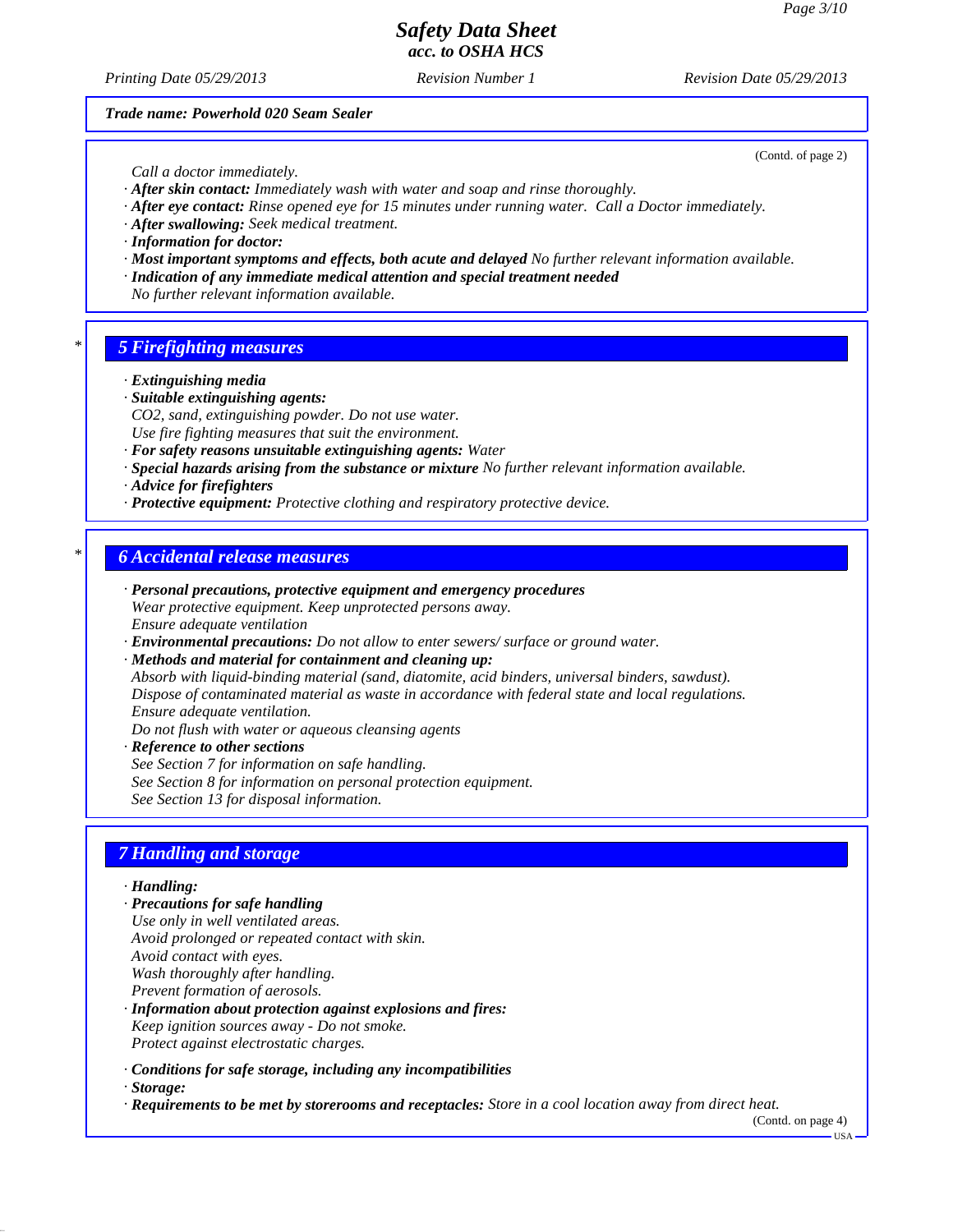(Contd. of page 3)

## *Safety Data Sheet acc. to OSHA HCS*

*Printing Date 05/29/2013 Revision Number 1 Revision Date 05/29/2013*

*Trade name: Powerhold 020 Seam Sealer*

*· Information about storage in one common storage facility: Keep away from open flames and high temperatures. · Further information about storage conditions:*

*Keep receptacle tightly sealed.*

*Store in cool, dry conditions in well sealed receptacles.*

*· Specific end use(s) No further relevant information available.*

## *\* 8 Exposure controls/personal protection*

*· Additional information about design of technical systems: No further data.*

*· Control parameters*

*· Components with limit values that require monitoring at the workplace: 67-64-1 acetone (10-25%) PEL 2400 mg/m³, 1000 ppm REL 590 mg/m³, 250 ppm TLV Short-term value: (1782) NIC-1187 mg/m³, (750) NIC-500 ppm Long-term value: (1188) NIC-475 mg/m³, (500) NIC-200 ppm BEI 110-54-3 n-hexane (5-20%) PEL 1800 mg/m³, 500 ppm REL 180 mg/m³, 50 ppm TLV 176 mg/m³, 50 ppm Skin; BEI 108-88-3 toluene (2.5-10%) PEL Short-term value: C 300; 500\* ppm Long-term value: 200 ppm \*10-min peak per 8-hr shift REL Short-term value: 560 mg/m³, 150 ppm Long-term value: 375 mg/m³, 100 ppm TLV 75 mg/m³, 20 ppm BEI · Ingredients with biological limit values: 67-64-1 acetone (10-25%) BEI 50 mg/L Medium: urine Time: end of shift Parameter: Acetone (nonspecific) 110-54-3 n-hexane (5-20%) BEI 0.4 mg/L Medium: urine Time: end of shift at end of workweek Parameter: 2.5-Hexanedione without hydrolysis* (Contd. on page 5) USA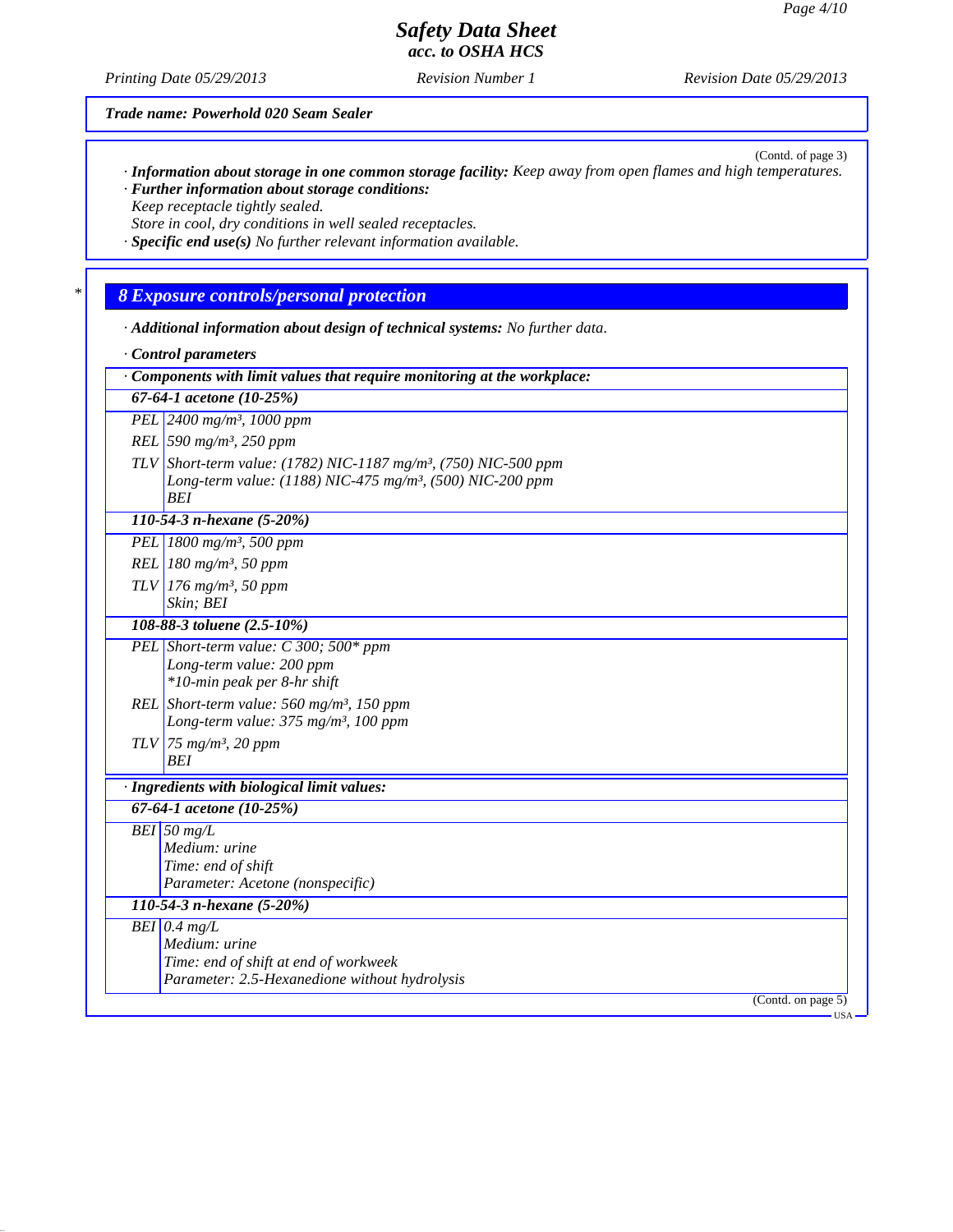*Printing Date 05/29/2013 Revision Number 1 Revision Date 05/29/2013*

*Trade name: Powerhold 020 Seam Sealer*

| (Contd. of page 4)                                                                                                  |
|---------------------------------------------------------------------------------------------------------------------|
| 108-88-3 toluene (2.5-10%)                                                                                          |
| $BEI$ 0.02 mg/L                                                                                                     |
| Medium: blood                                                                                                       |
| Time: prior to last shift of workweek                                                                               |
| Parameter: Toluene                                                                                                  |
|                                                                                                                     |
| $0.03$ mg/L                                                                                                         |
| Medium: urine                                                                                                       |
| Time: end of shift                                                                                                  |
| Parameter: Toluene                                                                                                  |
|                                                                                                                     |
| $0.3$ mg/g creatinine                                                                                               |
| Medium: urine                                                                                                       |
| Time: end of shift                                                                                                  |
| Parameter: o-Cresol with hydrolysis (background)                                                                    |
| · Additional information: The lists that were valid during the creation were used as basis.                         |
| · Exposure controls                                                                                                 |
| · Personal protective equipment (see listings below)                                                                |
| · General protective and hygienic measures:                                                                         |
| Keep away from foodstuffs, beverages and feed.                                                                      |
| Immediately remove all soiled and contaminated clothing.                                                            |
| Wash hands before breaks and at the end of work.                                                                    |
| Avoid contact with the eyes and skin.                                                                               |
| · Breathing equipment:                                                                                              |
| In the absence of adequate ventilation, use NIOSH-certified respiratory protection when chemical exposure is        |
| excessive or above an established exposure limit. Comply with OSHA 29 CFR 1910.134.                                 |
| Use approved respiratory protection equipment when airborne exposure is excessive. Consult the respirator           |
| manufacturer to determine the appropriate type of equipment for a given application. Observe respirator use         |
| limitations specified by the manufacturer.                                                                          |
| · Protection of hands:                                                                                              |
| Protective gloves                                                                                                   |
| The glove material has to be impermeable and resistant to the product/the substance/the preparation.                |
| · Material of gloves                                                                                                |
| Nitrile rubber, NBR                                                                                                 |
| Chloroprene rubber, CR                                                                                              |
| The selection of the suitable gloves does not only depend on the material, but also on further marks of quality and |
| varies from manufacturer to manufacturer.                                                                           |
| Penetration time of glove material                                                                                  |
| The exact break through time has to be found out by the manufacturer of the protective gloves and has to be         |
| observed.<br>$\cdot$ Eye protection:                                                                                |
| Safety glasses with side shields.                                                                                   |
|                                                                                                                     |
|                                                                                                                     |
| Tightly sealed goggles                                                                                              |
|                                                                                                                     |
|                                                                                                                     |
| $\cdot$ Body protection:                                                                                            |
| Protective work clothing                                                                                            |
| Apron<br>(Contd. on page 6)                                                                                         |
| - USA                                                                                                               |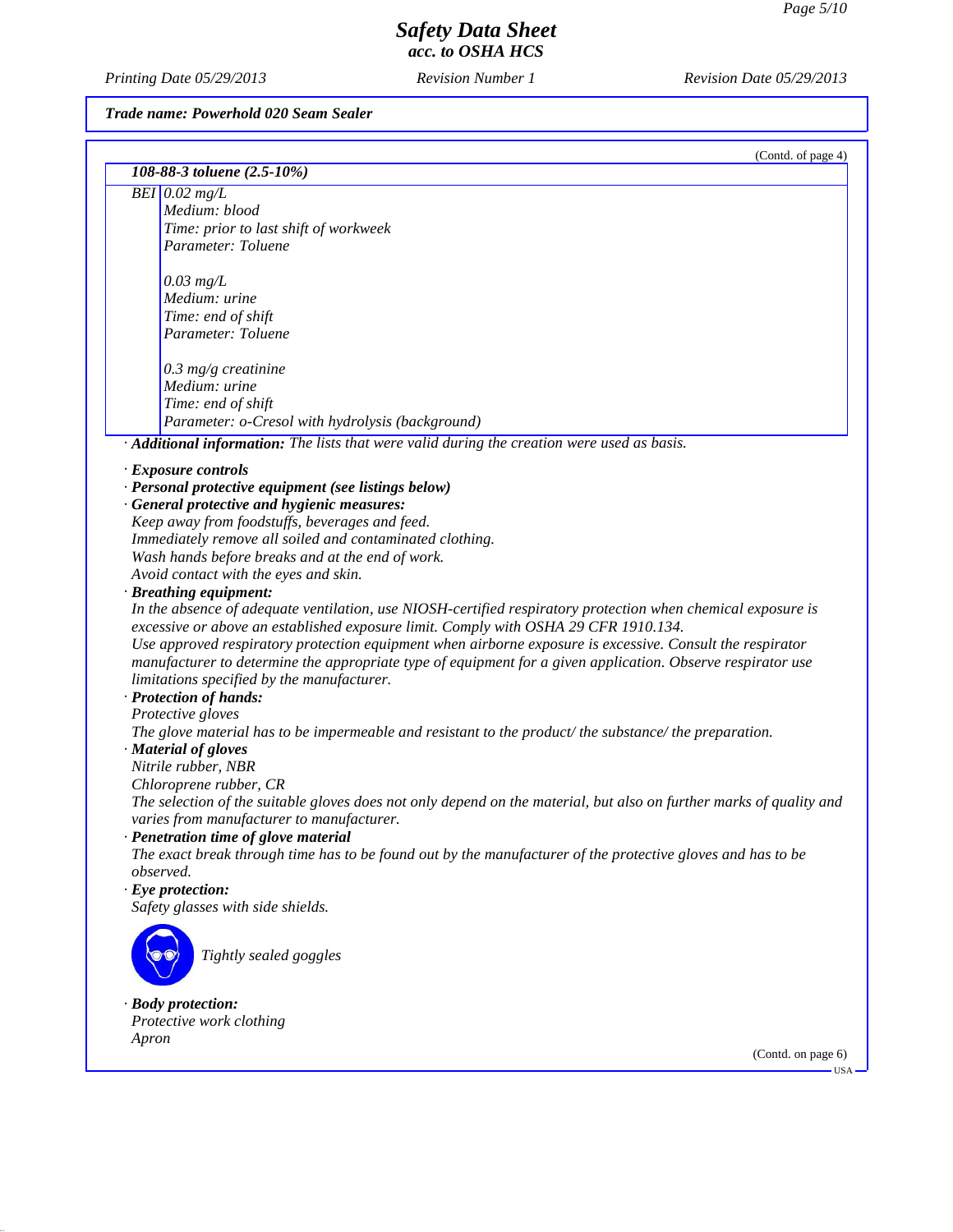*Printing Date 05/29/2013 Revision Number 1 Revision Date 05/29/2013*

*Trade name: Powerhold 020 Seam Sealer*

*Emergency showers and eye wash stations should be available.*

| · Information on basic physical and chemical properties    |                                                                                               |
|------------------------------------------------------------|-----------------------------------------------------------------------------------------------|
| <b>General Information</b><br>$\cdot$ Appearance:          |                                                                                               |
| Form:                                                      | Liquid                                                                                        |
| Color:                                                     | Yellow                                                                                        |
| $\cdot$ Odor:                                              | Characteristic                                                                                |
| · Odour threshold:                                         | Not determined.                                                                               |
| $\cdot$ pH-value:                                          | Not determined.                                                                               |
| Change in condition                                        |                                                                                               |
| <b>Melting point:</b>                                      | Undetermined.                                                                                 |
| <b>Boiling point:</b>                                      | > 56 °C (> 133 °F)                                                                            |
| · Flash point:                                             | $<$ -7 °C ( $<$ 19 °F)                                                                        |
| · Flammability (solid, gaseous):                           | Not applicable.                                                                               |
| · Ignition temperature:                                    | 240 °C (464 °F)                                                                               |
| · Decomposition temperature:                               | Not determined.                                                                               |
| · Auto igniting:                                           | Product is not selfigniting.                                                                  |
| · Danger of explosion:                                     | Product is not explosive. However, formation of explosive air/vapor<br>mixtures are possible. |
| · Flammable limits:                                        |                                                                                               |
| Lower:                                                     | 1.2 Vol $\%$                                                                                  |
| <b>Upper:</b>                                              | 13.0 Vol %                                                                                    |
| $\cdot$ Vapor pressure at 20 $\cdot$ C (68 $\cdot$ F):     | 233 hPa (175 mm Hg)                                                                           |
| $\cdot$ Specific gravity at 20 °C (68 °F):                 | $0.88$ g/cm <sup>3</sup> (7.344 lbs/gal)                                                      |
| · Relative density                                         | Not determined.                                                                               |
| · Vapour density                                           | Not determined.                                                                               |
| $\cdot$ Evaporation rate                                   | Not determined.                                                                               |
| · Solubility in / Miscibility with                         |                                                                                               |
| Water:                                                     | Not miscible or difficult to mix.                                                             |
| · Partition coefficient (n-octanol/water): Not determined. |                                                                                               |
| · Viscosity:                                               |                                                                                               |
| Dynamic:                                                   | Not determined.                                                                               |
| Kinematic:                                                 | Not determined.                                                                               |
| · Solvent content:                                         |                                                                                               |
| Organic solvents:                                          | 48.1%                                                                                         |
| $VOC$ (Per EPA 24)                                         | Not Available GMS/L                                                                           |

(Contd. of page 5)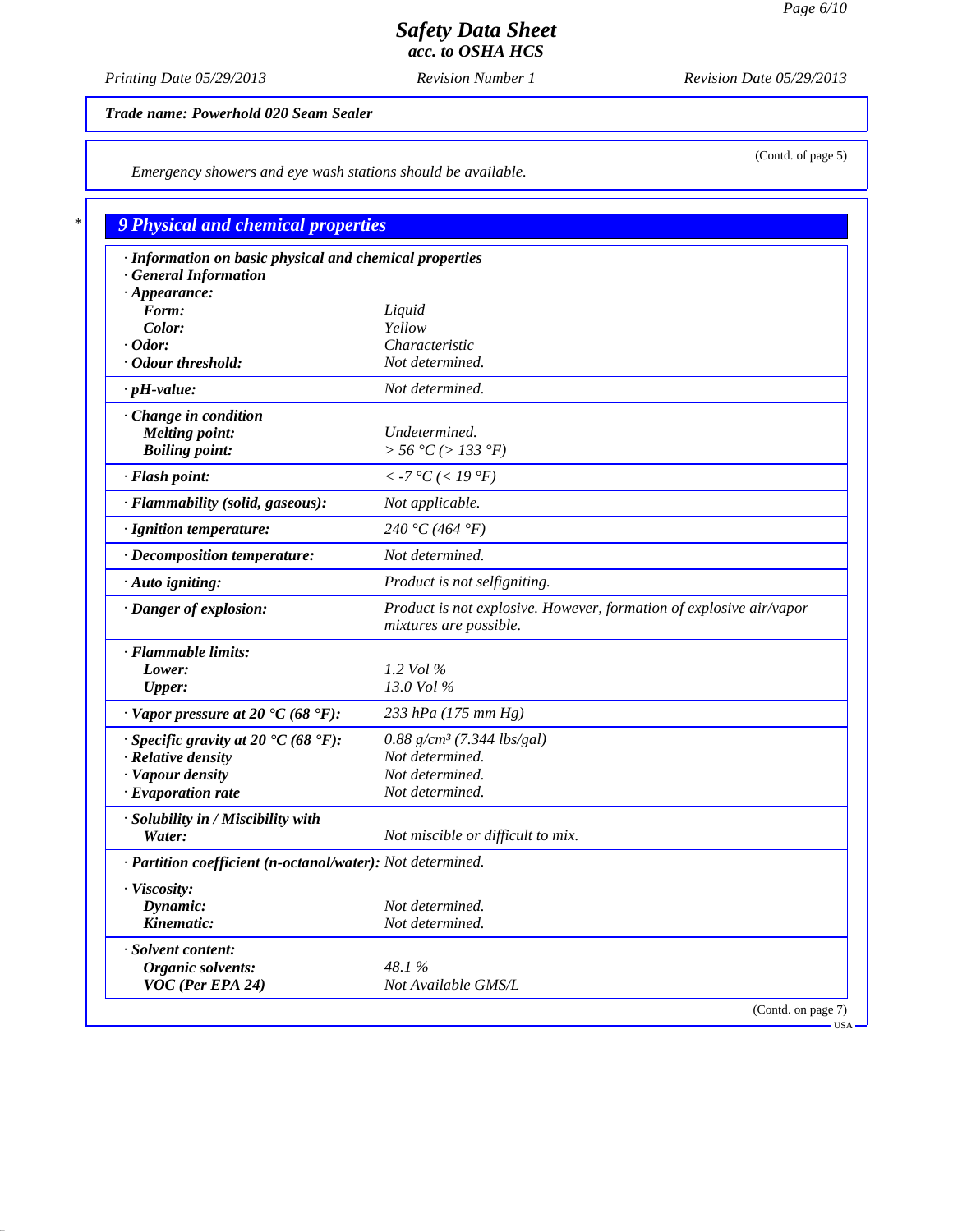*Printing Date 05/29/2013 Revision Number 1 Revision Date 05/29/2013*

*Trade name: Powerhold 020 Seam Sealer*

|                           | (Contd. of page 6)                                                |
|---------------------------|-------------------------------------------------------------------|
| $\cdot$ Other information | SCAQMD Rule 1168: Not VOC compliant                               |
|                           | Grams VOC less water and exempt compounds per Liter of Material - |
|                           | $275 \, GL$                                                       |
|                           | Grams VOC less water and exempt compounds per Liter of Coating -  |
|                           | $328 \text{ } GL$                                                 |
|                           | SCAQMD Rule 443.1: Grams of VOC per Liter of Material - 481 G/L   |
|                           | Grams of VOC per Liter of Coating - 481 G/L                       |

## *10 Stability and reactivity*

*· Reactivity*

- *· Chemical stability*
- *· Thermal decomposition / conditions to be avoided: No decomposition if used according to specifications.*
- *· Possibility of hazardous reactions No dangerous reactions known.*
- *· Conditions to avoid No further relevant information available.*
- *· Incompatible materials: Reacts with strong oxidizing agents.*
- *· Hazardous decomposition products: Carbon monoxide and carbon dioxide Hydrocarbons*

### *11 Toxicological information*

*· Information on toxicological effects*

*· Acute toxicity:*

#### *· LD/LC50 values that are relevant for classification:*

#### *108-88-3 toluene*

*Oral LD50 5000 mg/kg (rat) Dermal LD50 12124 mg/kg (rabbit) Inhalative LC50/4 h 5320 mg/l (mouse)*

### *· Primary irritant effect:*

- *· on the skin: Irritant to skin and mucous membranes.*
- *· on the eye:*

*Vapors may be irritating to the eyes.*

- *Irritating effect.*
- *· Sensitization: Skin Contact May cause allergic skin reaction.*
- *· Additional toxicological information:*

*The product shows the following dangers according to internally approved calculation methods for preparations: Irritant*

### *· Carcinogenic categories*

*· IARC (International Agency for Research on Cancer)*

*108-88-3 toluene 3* 

### *· NTP (National Toxicology Program)*

*None of the ingredients is listed.*

(Contd. on page 8)

USA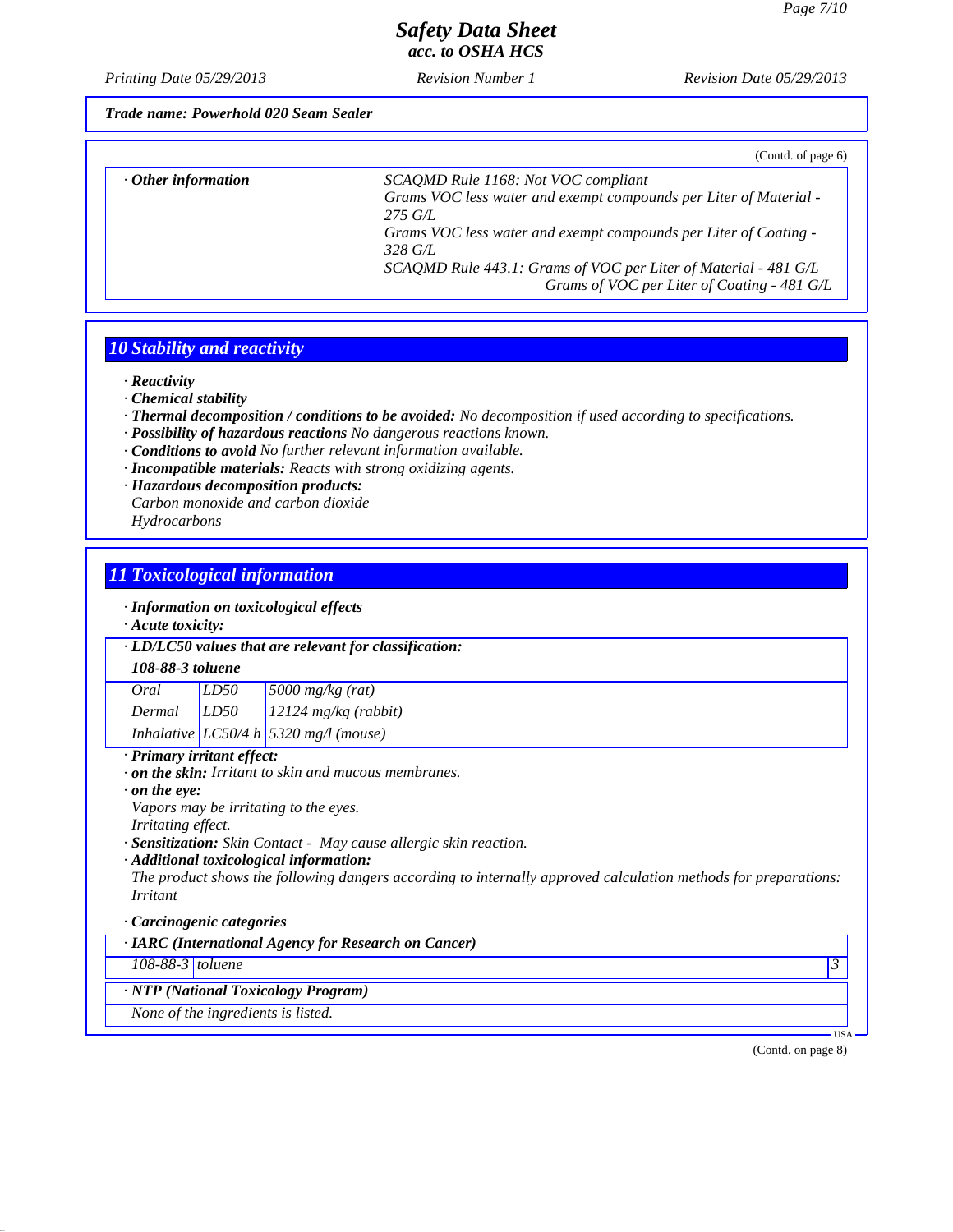*Printing Date 05/29/2013 Revision Number 1 Revision Date 05/29/2013*

*Trade name: Powerhold 020 Seam Sealer*

(Contd. of page 7)

### *12 Ecological information*

- *· Toxicity*
- *· Aquatic toxicity: No further relevant information available.*
- *· Persistence and degradability No further relevant information available.*
- *· Behavior in environmental systems:*
- *· Bioaccumulative potential No further relevant information available.*
- *· Mobility in soil No further relevant information available.*
- *· Ecotoxical effects:*
- *· Remark: Harmful to fish*
- *· Additional ecological information:*
- *· General notes:*
- *Water hazard class 2 (Self-assessment): hazardous for water Do not allow product to reach ground water, water course or sewage system.*
- *Danger to drinking water if even small quantities leak into the ground.*
- *Harmful to aquatic organisms*
- *· Results of PBT and vPvB assessment*
- *· PBT: Not applicable.*
- *· vPvB: Not applicable.*
- *· Other adverse effects No further relevant information available.*

### *\* 13 Disposal considerations*

### *· Waste treatment methods*

*· Recommendation:*

*Must not be disposed of together with household garbage. Do not allow product to reach sewage system. Must be specially treated adhering to official regulations.*

- *· Uncleaned packagings:*
- *· Recommendation: Disposal must be made according to official regulations.*

| 1133 ADHESIVES |
|----------------|
|                |
|                |
|                |
|                |
|                |
|                |
|                |
|                |
|                |
|                |
|                |
|                |
|                |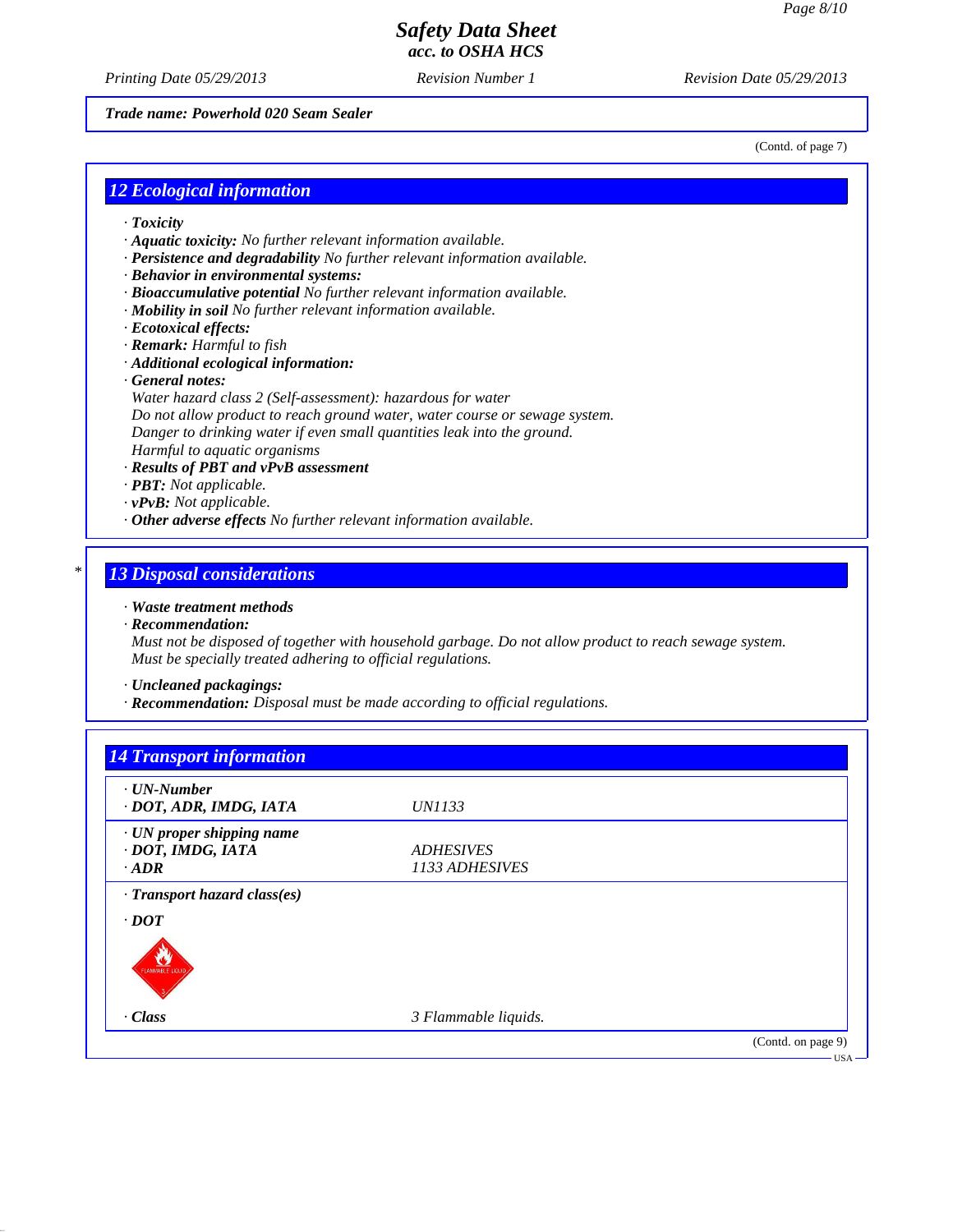*Printing Date 05/29/2013 Revision Number 1 Revision Date 05/29/2013*

*Trade name: Powerhold 020 Seam Sealer*

|                                              |                            | (Contd. of page 8) |
|----------------------------------------------|----------------------------|--------------------|
| · Label                                      | 3                          |                    |
| · ADR, IMDG, IATA                            |                            |                    |
|                                              |                            |                    |
| · Class                                      | 3 Flammable liquids        |                    |
| · Label                                      | 3                          |                    |
| · Packing group<br>· DOT, ADR, IMDG, IATA    | II                         |                    |
| · Environmental hazards:                     | Not applicable.            |                    |
| $\cdot$ Special precautions for user         | Warning: Flammable liquids |                    |
| · Danger code (Kemler):                      | 33                         |                    |
| · EMS Number:                                | $F-E,S-D$                  |                    |
| · Transport in bulk according to Annex II of |                            |                    |
| <b>MARPOL73/78 and the IBC Code</b>          | Not applicable.            |                    |
| · UN "Model Regulation":                     | UN1133, ADHESIVES, 3, II   |                    |

## *\* 15 Regulatory information*

*· Safety, health and environmental regulations/legislation specific for the substance or mixture · Sara*

*· Section 355 (extremely hazardous substances):*

*None of the ingredients is listed.*

*· Section 313 (Specific toxic chemical listings):*

*110-54-3 n-hexane*

*108-88-3 toluene*

### *· TSCA (Toxic Substances Control Act):*

*All components of this product are on the TSCA Inventory or are exempt from TSCA Inventory requirements.*

*· Proposition 65*

*· Chemicals known to cause cancer:*

*None of the ingredients is listed.*

*· Chemicals known to cause reproductive toxicity:*

*108-88-3 toluene*

*· (DSL) Canada Dosmestic Substance List*

*All components of this product are on the DSL(Canada Domestic Substance list) or are exempt from DSL requirements.*

#### *· Cancerogenity categories*

| $\cdot$ EPA (Environmental Protection Agency) |                     |  |  |  |
|-----------------------------------------------|---------------------|--|--|--|
| $67-64-1$ acetone                             |                     |  |  |  |
|                                               | $110-54-3$ n-hexane |  |  |  |
| $108-88-3$ toluene                            |                     |  |  |  |
|                                               | (Contd. on page 10) |  |  |  |